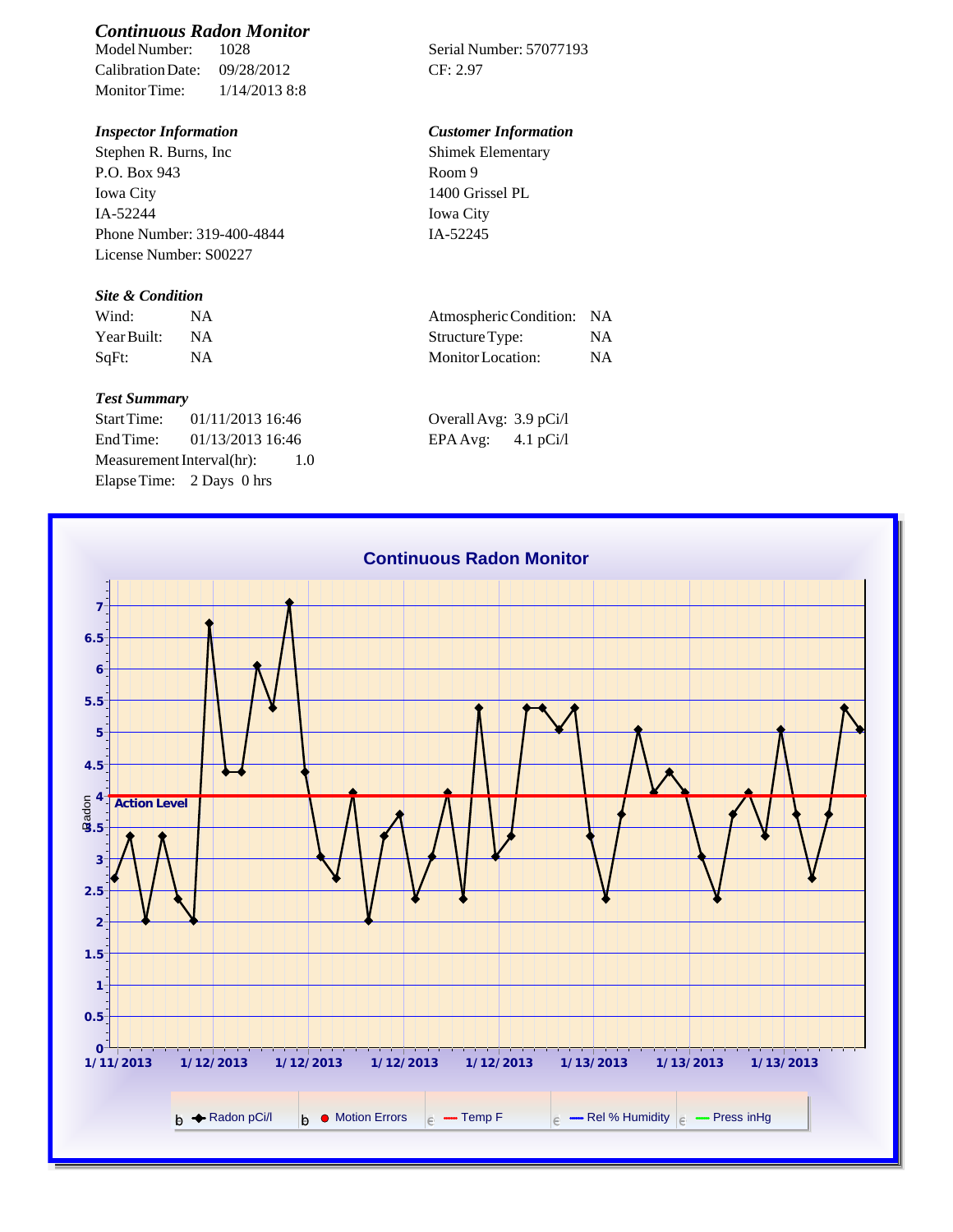## **\*\*\*\*\*\*\* 01/11/2013 \*\*\*\*\*\*\***

| Time  | Counts<br>pCi/l | <b>Flags</b> |
|-------|-----------------|--------------|
| 17:46 | 2.7             |              |
| 18:46 | 3.4             |              |
| 19:46 | 2.0             |              |
| 20:46 | 3.4             |              |
| 21:46 | 2.4             |              |
| 22:46 | 2.0             |              |
| 23:46 | 6.7             |              |

| ******* | 01/12/2013    | ******* |
|---------|---------------|---------|
| Time    | <b>Counts</b> | Flags   |
|         | pCi/l         |         |
| 00:46   | 4.4           |         |
| 01:46   | 4.4           |         |
| 02:46   | 6.1           |         |
| 03:46   | 5.4           |         |
| 04:46   | 7.1           |         |
| 05:46   | 4.4           |         |
| 06:46   | 3.0           |         |
| 07:46   | 2.7           |         |
| 08:46   | 4.0           |         |
| 09:46   | 2.0           |         |
| 10:46   | 3.4           |         |
| 11:46   | 3.7           |         |
| 12:46   | 2.4           |         |
| 13:46   | 3.0           |         |
| 14:46   | 4.0           |         |
| 15:46   | 2.4           |         |
| 16:46   | 5.4           |         |
| 17:46   | 3.0           |         |
| 18:46   | 3.4           |         |
| 19:46   | 5.4           |         |
| 20:46   | 5.4           |         |
| 21:46   | 5.0           |         |
| 22:46   | 5.4           |         |
| 23:46   | 3.4           |         |
|         |               |         |

| ******* | *******<br>01/13/2013 |              |
|---------|-----------------------|--------------|
| Time    | Counts                | <b>Flags</b> |
|         | pCi/l                 |              |
| 00:46   | 2.4                   |              |
| 01:46   | 3.7                   |              |
| 02:46   | 5.0                   |              |
| 03:46   | 4.0                   |              |
| 04:46   | 4.4                   |              |
| 05:46   | 4.0                   |              |
| 06:46   | 3.0                   |              |